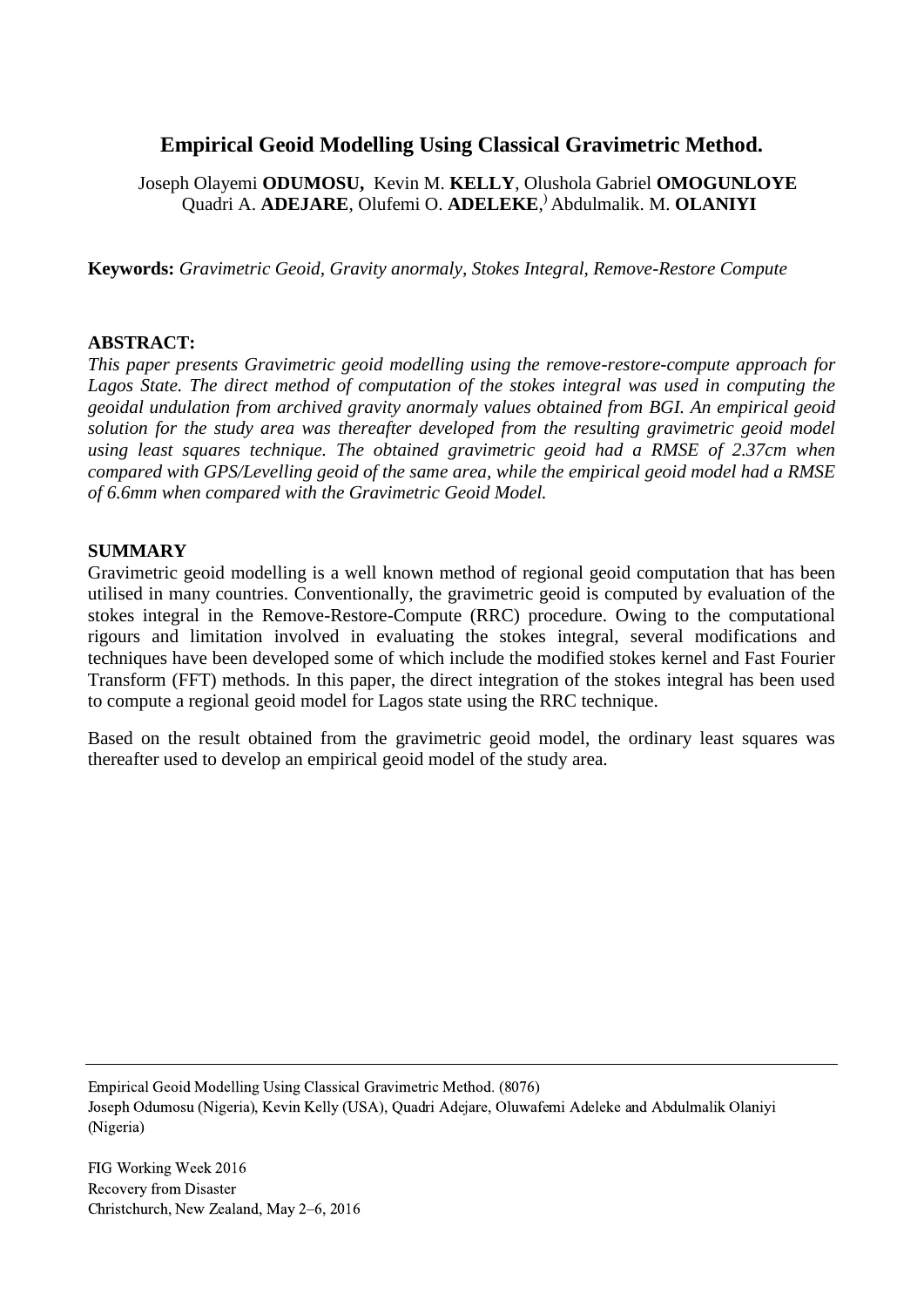# **Empirical Geoid Modelling Using Classical Gravimetric Method.**

Joseph Olayemi **ODUMOSU,** Kevin M. **KELLY**, ) Olushola Gabriel **OMOGUNLOYE** Quadri A. **ADEJARE**, Olufemi O. **ADELEKE**, ) Abdulmalik. M. **OLANIYI**

#### **1.0 INTRODUCTION:**

The geoid is an equi-potential surface of the earth's gravity field which best fits in the least squares sense, the mean sea level (Deakin, 1996). It may also be conceptualised as a surface which would coincide with that surface to which the oceans would conform over the entire earth, if free to adjust to the combined effect of the earth's mass attraction (gravitation) and centrifugal forces of the earth's rotation (Olaleye et al, 2013)

Being an equipotential surface means that gravitational potential all over its surface is equal thus to efficiently model it (i.e. geoid) require accurate and precise measurement of several quantities which include but are not limited to: astronomic co-ordinates, deflections of the verticals, gravity field measurement, azimuths, tidal observation e.t.c

Of these field quantities, the most important requirement that single-handedly describes the spatialvariability of the earth's shape both on land and sea with respect to its density (invariably mass deficit or surplus) is the gravity measurement.

Gravimetric methods of geoid determination models have been published for many regions based on the Astro-gravimetric, Remove-Restore-Compute (RRC), Helmert's Scheme and ellipsoidal Bruns formula approach; many of which the comparison of their results with GPS/Levelling data yield some acceptable measure of accuracy to centimetre level (Featherstone et al, 2003; Featherstone, 2000)

Furthermore, recent advancements in Satellite Geodesy has provided the possibility of deriving gravity related parameters from satellites (Gravity Space Missions) like the CHAMP and GRACE which provide Global Geopotential Models (GGM) (Kirby et al. 1998). Although, the error estimates for GGMs are too optimistic and are presented as global averages and so are not necessarily representative of the performance of the GGM in a particular region (Kirby et al. 1998), the resulting Global Geopotential models provide the long-wavelength part of the geoid which simply could be integrated with the gravimetric geoid computation from gravity anormaly values (short wave-length part of the geoid) in the RRC technique.

Nowadays, with the ability of GNSS systems to provide ellipsoidal heights of earth surface points, the determination and availability of a high-resolution and accurate regional geoid model is increasingly becoming a necessity in several geosciences and geodetic applications.

Consequently, with the continuous rise in MSL as a consequence of global warming, all urban development and engineering activities must be properly and accurately controlled altimetrically by referencing them to the Mean Sea Level (MSL) and not the ellipsoid or other arbitrary datum if appropriate measures are to be taken to forestall the possibility of mass inundation in the nearest future especially in flood prone cities like Lagos State. However, spirit levelling which is the

Empirical Geoid Modelling Using Classical Gravimetric Method. (8076)

Joseph Odumosu (Nigeria), Kevin Kelly (USA), Quadri Adejare, Oluwafemi Adeleke and Abdulmalik Olaniyi (Nigeria)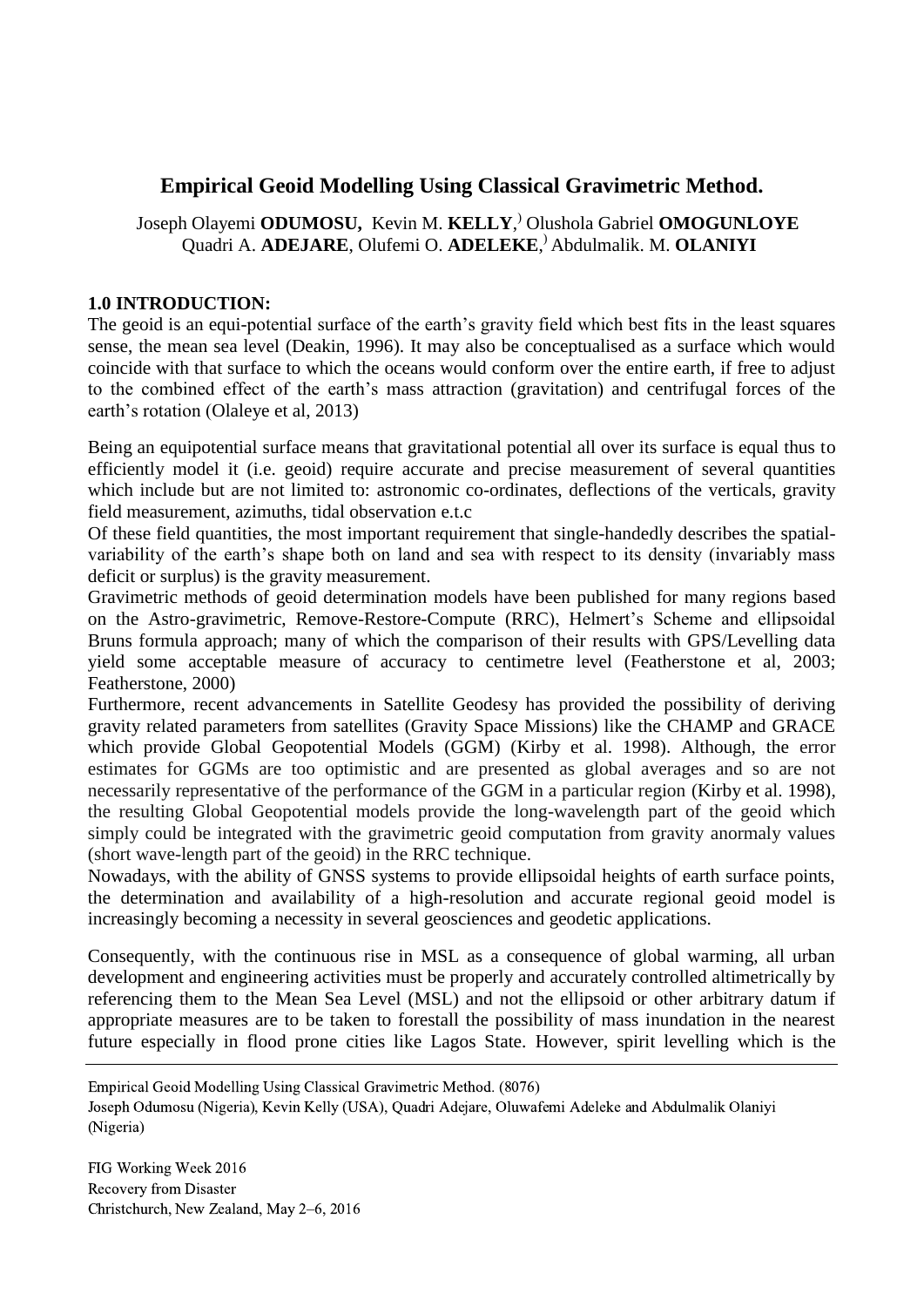dominant technique for providing elevation above MSL is labour intensive and prone to human errors over long distances thus **precise geoid definition** is the **only solution** so as to efficiently convert ellipsoidal height obtained via GPS to their orthometric equivalent.

This paper thus provides an empirical geoid model for Lagos State based on gravimetric method of geoid computation.

### **2.0 STUDY AREA:**

Lagos State has a land area of about 3500 sq. Km and is a low-lying coastal state that is bounded in the South by the Atlantic Ocean and the Lagoon. Several other tributaries from the Lagoon extend into the state some of which include the five cowries, the Iddo Port, Apapa port amongs others.

Though, it is the state where the Apapa Datum (which serves as the height reference for the Nation) is, its large longitudinal extent makes spirit leveling across the state a difficult task.

Besides, its proximity to the Atlantic Ocean and accessibility of the rain-bearing winds makes it experience several cases of flooding especially during the rainy season between May and October.





#### **3.0 METHODOLOGY:**

The paper aims to develop an empirical geoid model for Lagos State based on the gravimetric approach. This will enhance easy transformation of GNSS measured ellipsoidal heights into their Orthometric equivalent with minimal computational rigour.

The Stokes integral is a basic mathematical formulation upon which gravimetric geoid modelling is based. Point gravity anormaly at regular block intervals are obtained throughout the study area and evaluated using the Direct Stokes computation method. However, because the longer wavelengths are more prominent at the geoid, computation of geoidal undulation is best achieved in the RRC technique where the gravity anormaly observed on the earth surface (short wavelength) are

Empirical Geoid Modelling Using Classical Gravimetric Method. (8076) Joseph Odumosu (Nigeria), Kevin Kelly (USA), Quadri Adejare, Oluwafemi Adeleke and Abdulmalik Olaniyi (Nigeria)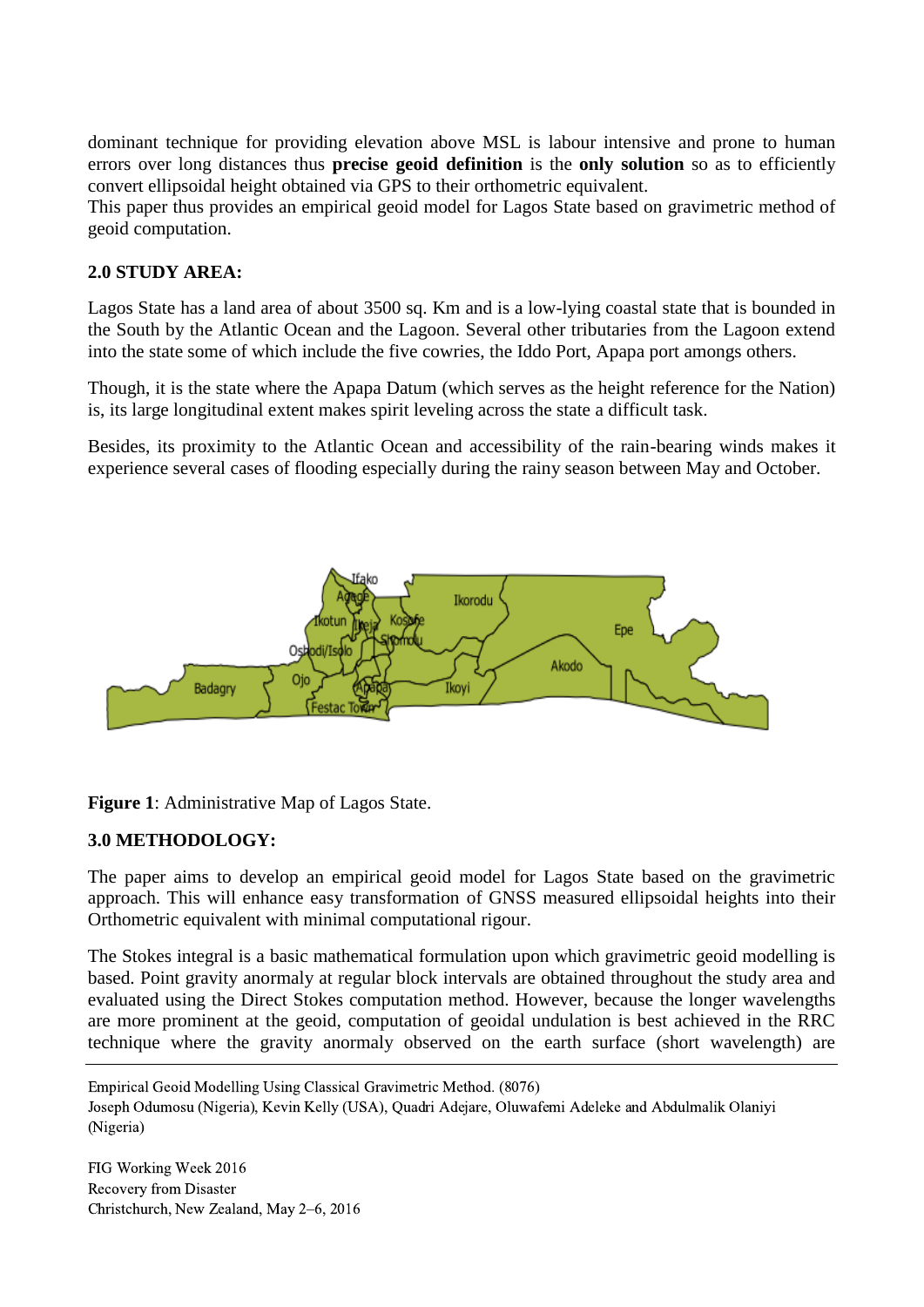combined with the Earth's Gravitational Model Derived gravity Anormaly (Long and Medium Wavelength)

Mathematically:

$$
N_{GGM} = \frac{GM}{\gamma} \sum_{n=0}^{\infty} \left[\frac{a}{r}\right]^n \sum_{m=2}^n [S_{nm} \sin m\lambda + C_{nm} \cos m\lambda] P_{nm} \cos \theta
$$
 Equ. 1  

$$
\Delta g_{\text{ggm}} = \frac{GM}{R^2} \sum_{n=2}^m \left( \left(\frac{a}{r}\right)^n (n-1) \right) \sum_{m=0}^n (C_{nm} \cos (m\lambda) + S_{nm} \sin (m\lambda)) Pnm(\cos \theta)
$$
 Equ. 2

Where:

 $N_{GGM}$  = EGM Derived Geoidal Undulation

 $GM =$  Gravity – Mass constant of GEM 2008

 $\nu$  = Normal Gravity

a = Equitorial Scale Factor of GEM 2008

 $r, \theta, \lambda$  = geocentric radius, spherical co-latitude and longitude of computation Point.

 $P_{nm}$  = fully – normalized legendre function

 $C_{nm}$ ,  $S_{nm}$  = Fully – Normalised co-efficients of GEM 2008 to degree and order 2159.

Somiglaniana in 1929 developed a rigorous formula for normal gravity (Heskanem& Moritz (1967)

$$
\gamma = \frac{a\gamma_a \cos^2 \phi + b\gamma_b \sin^2 \phi}{a^2 \cos^2 \phi + b^2 \sin^2 \phi}
$$
 Equ. 3(a)

However, the International gravity formulae of 1980 given in Equ 3(b) below was used:

 $\gamma = 978032.67715(1 + 0.0053024\sin^2 \phi - 0.0000058\sin^2 \phi)$  mgal Equ. 3(b)

Where

 $\gamma_a$  = Theoretical Gravity at the Equator

 $\gamma_h$  = Theoretical Gravity at the Poles

 $\phi$  = Geodetic Latitude

Equations 1 and 2 models the Long wavelength part of the geoid and long wavlenght contribution to the gravity anormaly respectively. The fully normalised legendre polynomials and the other EGM based parameters are obtained from<http://earth-info.nga.mil/GandG/wgs84/gravitymod/egm2008/>.

Empirical Geoid Modelling Using Classical Gravimetric Method. (8076)

Joseph Odumosu (Nigeria), Kevin Kelly (USA), Quadri Adejare, Oluwafemi Adeleke and Abdulmalik Olaniyi (Nigeria)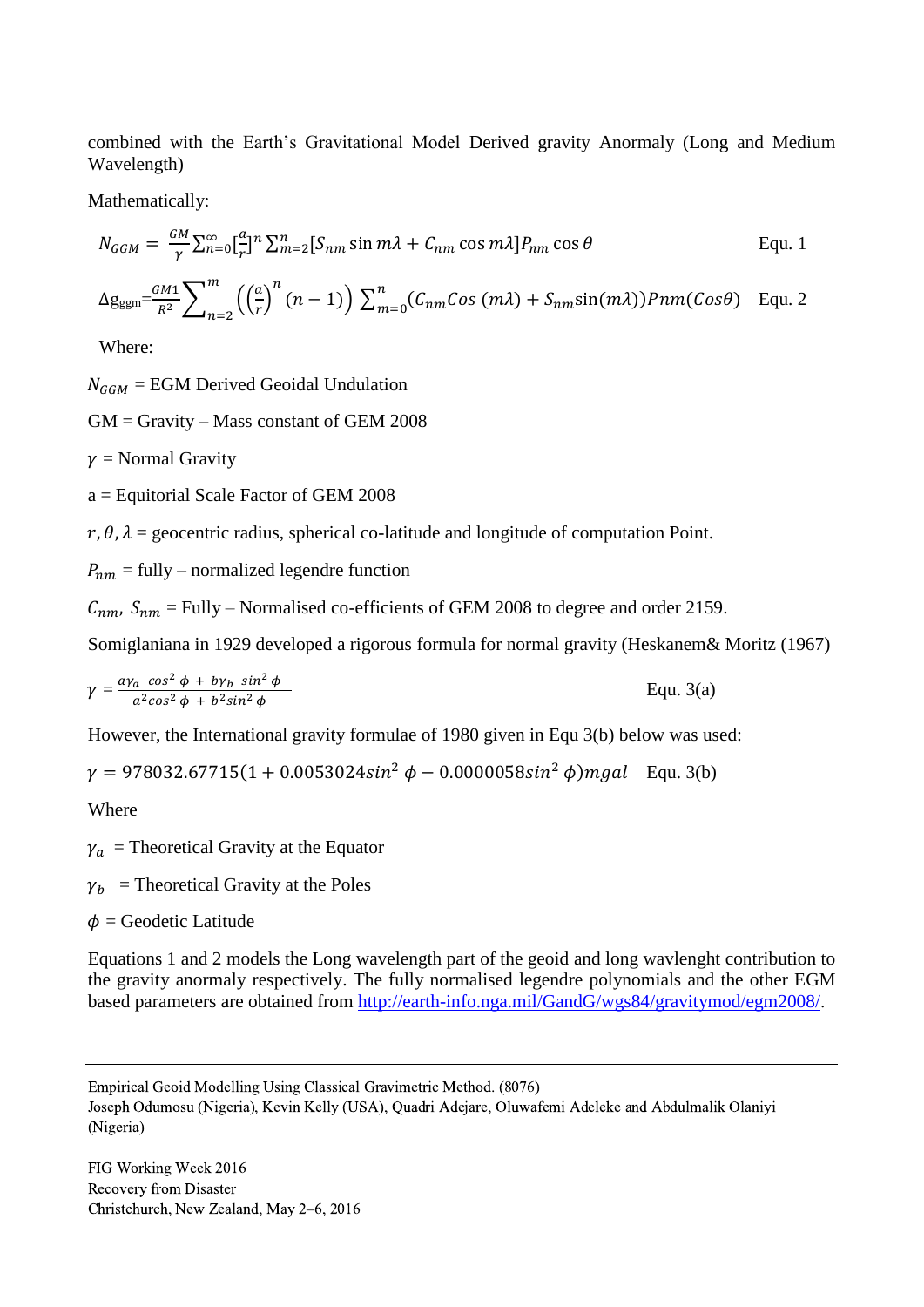Thereafter, the measured terrain gravity is then reduced to the geoid. The various corrections applied in the reduction process are given by (Torge, 1980, Telford et al, 1990 and Regnolds, 1998):

- 1. Instrumental Drift Correction  $(dqD)$
- 2. Earth tide correction  $(dqET)$
- 3. Eotrors correction (when taken on a moving platform)
- 4. Free Air correction: 0.3086h meters  $(daf)$
- 5. Bouguer correction: 0.1119h meters  $(dqB)$
- 6. Terrain correction:  $(dqTc)$
- 7. Local latitude correction:  $8.108 \sin 2\theta$ . (*dal*)
- 8. Isostatic correction  $(dql)$

Therefore, (Idowu, 2011) provides an all encompassing model for gravity reduction.

Where  $g_r$  corrected gravity

 $g_{obs}$ = observed gravity

 $g_f = g_{obs} - dg_D \pm dg_{ET} \pm dg_{EC} + dg_F - dg_B + dg_L \pm dg$ For this research, the Bouguer and Free-Air correction were applied to smoothen the gravity dataas shown below:

$$
g_B = g - 0.1119H + 0.3086H
$$
 Equ. 5(a)

$$
g_B = g + 0.1967H
$$
 Equ. 5(b)

Using the somiglanian formulae for normal gravity computation then gravity anormaly was computed for each observation point within the study area.

| $\Delta g = g_B - \gamma$                    | Equ. $6(a)$ |
|----------------------------------------------|-------------|
| $\Delta g_{res} = \Delta g - \Delta g_{GGM}$ | Equ. $6(b)$ |

Evaluating the stokes integral:

$$
N_{Remove} = \frac{R}{4\pi G} \iint \Delta g_{res} \, s(\psi) d\sigma
$$
 \t\t Equ. 7

 $N_{Restore} = N_{GGM} + N_{Remove}$  Equ. 8

Where
$$
s(\psi) = \frac{1}{\sin(\frac{\psi}{2})} - 6\sin(\frac{\psi}{2}) + 1 - 5\cos(\psi) - 3\cos(\psi) \ln(\sin(\frac{\psi}{2}) + \sin^2(\frac{\psi}{2}))
$$

#### **3.1 EVALUATING THE STOKES INTEGRAL:**

In this research, the direct integral method of computation of the sto

kes integral was used instead of the Least Squares Collocation or Fast Fourier approach. The direct computation method is as illustrated in the next few sections:

Empirical Geoid Modelling Using Classical Gravimetric Method. (8076)

Joseph Odumosu (Nigeria), Kevin Kelly (USA), Quadri Adejare, Oluwafemi Adeleke and Abdulmalik Olaniyi (Nigeria)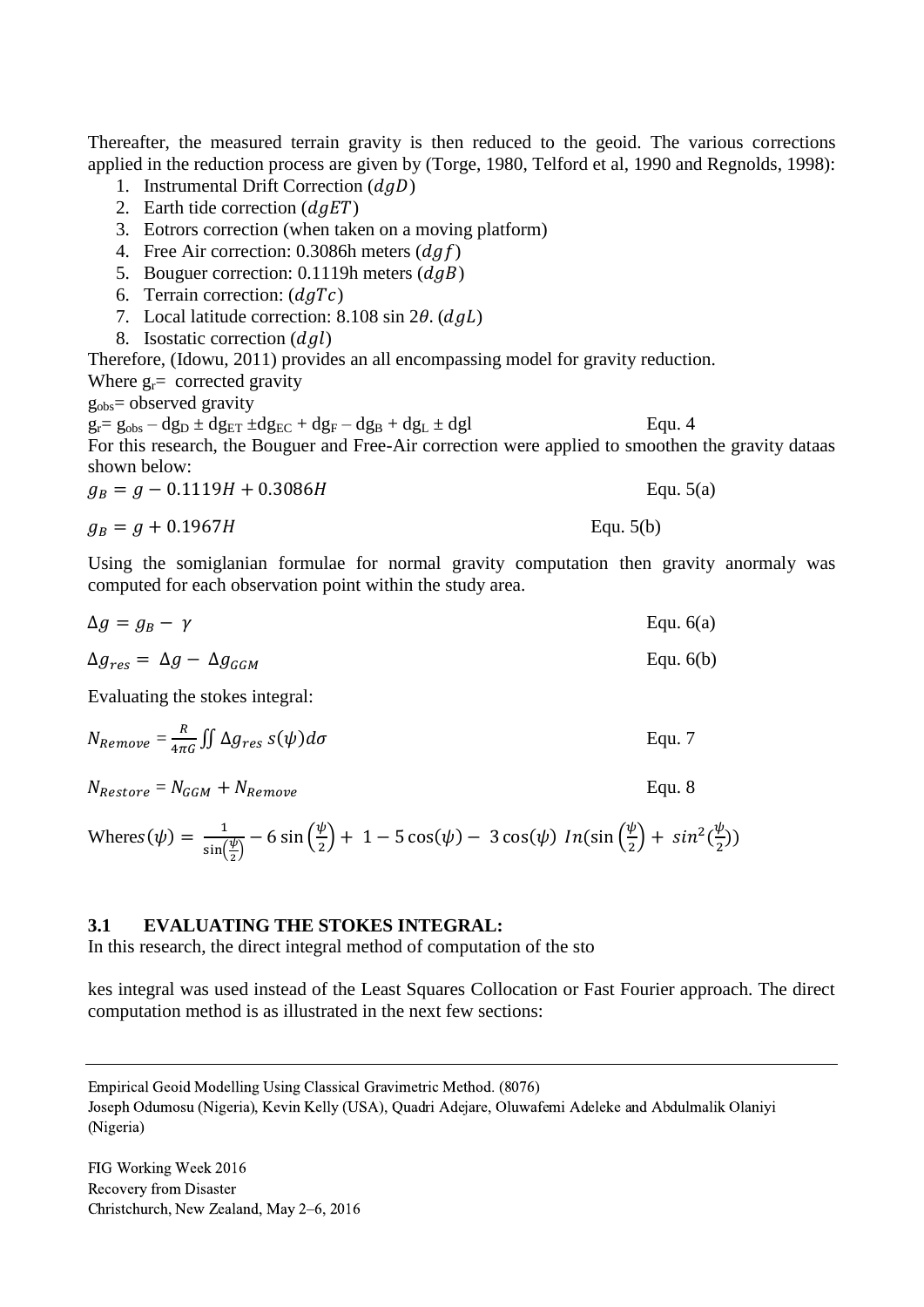$$
N_{Remove} = \frac{R}{4\pi\gamma} \Delta g_{res} \iint_{\sigma} \frac{1}{\sin(\frac{\psi}{2})} - 6\sin(\frac{\psi}{2}) + 1 - 5\cos(\psi) - 3\cos(\psi) \ln(\sin(\frac{\psi}{2}) + \sin^2(\frac{\psi}{2})) d\sigma \quad \text{Equ8.1}
$$

Note that:

 $\iint_{\sigma} s(\psi) d_{\sigma} = \iint_{\alpha, \psi} \sin(\psi) d_{\psi} d_{\alpha}$ for  $0 \leq \psi \leq \pi$ ;  $0 \leq \alpha \leq 2\pi$ 

Therefore equation 3.7(c) becomes:

$$
N_{Remove} = \frac{R}{4\pi\gamma} \Delta g \iint_{\alpha=0,\psi=0}^{2\pi,\pi} \frac{1}{\sin(\frac{\psi}{2})} - 6 \sin(\frac{\psi}{2}) + 1 - 5 \cos(\psi) - 3 \cos(\psi) \ln(\sin(\frac{\psi}{2}) + \sin^2(\frac{\psi}{2})) \, d\alpha d\psi
$$
Equ 8.2  
Where:  

$$
(\psi) = \cos^{-1}([\sin(x)\sin(x_0)] + [\cos(x)\cos(x_0)] * \{\cos[(y_0) - (y)]\})
$$
Inversine Rule

 $x_0$ ,  $y_0$  = Dummy Point.

 $x_p$ ,  $y_p$  = Computation Point

$$
R = 6388137m = 57296 rad
$$

But the first integral is:

$$
\int_{\alpha=0}^{2\pi} d_{\alpha} = 2\pi
$$

Let:

$$
c = \frac{R\Delta g_{res}}{4\pi\gamma}
$$

Therefore, the solution to the first integral

$$
c = \frac{R\Delta g_{res}}{2\gamma}
$$
 Equ8.3

Equations 8.4 – 8.6 below are as given by Featherstone and Oliver (1997):

 $N_{Remove}=c\int_0^{\psi} \left[2\cos\left(\frac{\psi}{2}\right)\right]$  $\frac{\psi}{2}$ ) – 12sin<sup>2</sup>  $\left(\frac{\psi}{2}\right)$  $\frac{\psi}{2}$ ) cos  $\left(\frac{\psi}{2}\right)$  $\left(\frac{\psi}{2}\right)$  + sin  $\psi - \frac{5}{2}$  $\frac{5}{2}$ sin 2 $\psi$  +  $\frac{3}{2}$  $\frac{3}{2}$ sin 2 $\psi|_n$   $\left\{ \sin \left( \frac{\psi}{2} \right)$  $\left(\frac{\psi}{2}\right) + \sin^2\left(\frac{\psi}{2}\right)$  $\frac{\psi}{2} \left[2 \cos \left(\frac{\psi}{2}\right) - 12 \sin^2 \left(\frac{\psi}{2}\right) \cos \left(\frac{\psi}{2}\right) + \sin \psi - \frac{5}{2} \sin 2\psi + \frac{3}{2} \sin 2\psi \right]_n \left\{ \sin \left(\frac{\psi}{2}\right) + \sin^2 \left(\frac{\psi}{2}\right) \right\}$  $\frac{1}{2}$   $\frac{1}{2}$   $\cos\left(\frac{\varphi}{2}\right)$   $- 12\sin^2\left(\frac{\varphi}{2}\right)\cos\left(\frac{\varphi}{2}\right)$   $+ \sin\psi - \frac{3}{2}\sin 2\psi + \frac{3}{2}\sin 2\psi\big|_n \left\{\sin\left(\frac{\varphi}{2}\right) + \sin^2\left(\frac{\varphi}{2}\right)\right\} \right] d\psi$  Equ8.4 *Equation 8.4 above is divided into 5 definite integrals.*

$$
N_{I} = c \int_0^{\psi} [2 \cos \left(\frac{\psi}{2}\right) d\psi = \left[4c \left(\frac{\psi}{2}\right)\right]_0^{\psi}
$$
 Equ 8.5(a)

Empirical Geoid Modelling Using Classical Gravimetric Method. (8076) Joseph Odumosu (Nigeria), Kevin Kelly (USA), Quadri Adejare, Oluwafemi Adeleke and Abdulmalik Olaniyi (Nigeria)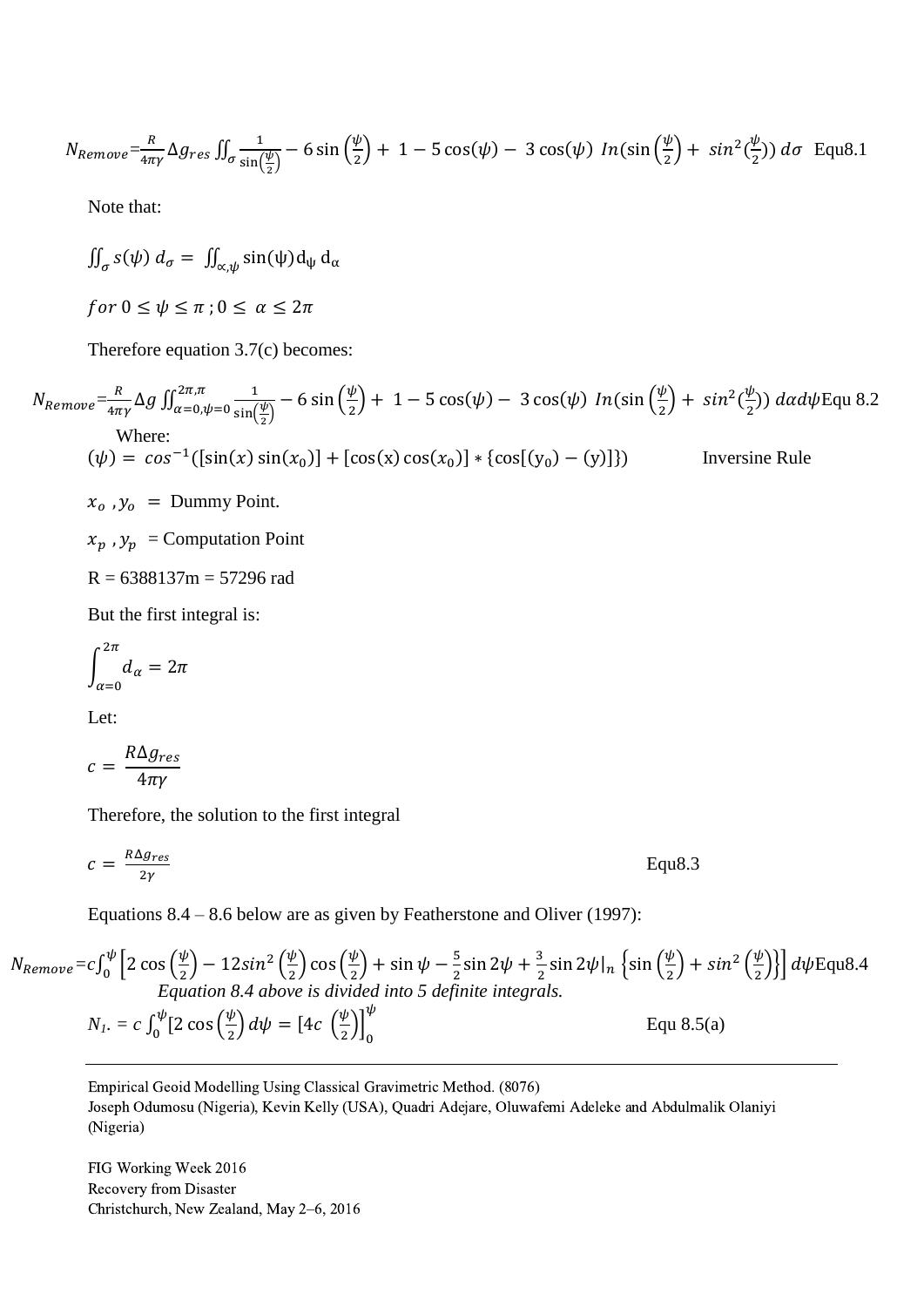$$
N_{2.} = c \int_{0}^{\psi} \left[-12\sin^{2}\left(\frac{\psi}{2}\right)\cos\left(\frac{\psi}{2}\right)d\psi\right] = \left[-8c\sin^{3}\left(\frac{\psi}{2}\right)\right]_{0}^{\psi}
$$
 Equ8.5(b)  
\n
$$
N_{3.} = c \int_{0}^{\psi} \sin\psi d\psi = \left[-\cos(4(\psi))\right]_{0}^{\psi}
$$
 Equ8.5(c)  
\n
$$
N_{4.} = c \int_{0}^{\psi} - \frac{5}{2}\sin(2(\psi))d\psi = \left[\frac{5c}{4}\cos(2(\psi))\right]_{0}^{\psi}
$$
 Equ8.5(d)  
\n
$$
N_{5.} = c \int_{0}^{\psi} \left[-\frac{3}{2}\sin(\psi)\ln\left\{\sin\left(\frac{\psi}{2}\right) + \sin^{2}\left(\frac{\psi}{2}\right)\right\}\right] d\psi.
$$
 Equ8.5(e)  
\n
$$
= c \left[-\frac{3}{2}\sin^{2}\psi\ln\left\{\sin\left(\frac{\psi}{2}\right) + \sin^{2}\left(\frac{\psi}{2}\right)\right\} - 3\sin^{4}\left(\frac{\psi}{2}\right) + 2\sin^{3}\left(\frac{\psi}{2}\right) + 3\sin^{2}\left(\frac{\psi}{2}\right)\right\}^{\psi}
$$
 Equ8.5(e)  
\n
$$
N_{Remove} = \sum_{i=1}^{5} N_{i}
$$
  
\n
$$
N_{Remove} = c \left[-\frac{3}{2}\sin^{2}\psi\ln\left\{\sin\left(\frac{\psi}{2}\right) + \sin^{2}\left(\frac{\psi}{2}\right)\right\} + 4\sin\left(\frac{\psi}{2}\right) + 3\sin^{2}\left(\frac{\psi}{2}\right) - 6\sin^{3}\left(\frac{\psi}{2}\right) - 3\sin^{4}\left(\frac{\psi}{2}\right) - \cos\psi + \frac{5}{4}\cos(\psi)\right]_{0}^{\psi}
$$
Equ8.6

Equation 8.6 was evaluated using matLab functions named SphericalDistance2.m to compute the inversine or spherical distance from the earth's centre to the computation point while the second is the named stokes.m to finally evaluate the stokes integral.

#### **3.2 DEVELOPMENT OF EMPIRICAL MODEL FOR THE "LAGOS – STATE GRAVIMETRIC GEOID" USING FIRST DEGREE ALGEBRAIC EQUATION.**

A series of least squares observation equations were formulated as illustrated in equation 9 to fit in the obtained gravimetric geoid into an algebraic equation:

$$
N = (h - H) = N_0 + N_1 e + N_2 n + \delta_N
$$
 Equ. 9

 $N_0$  $N_1$  $N_{2}$ 

The solution to Equ. 9 can be further mathematically expressed as:

$$
(h - H) = N_0 + N_1 e + N_2 n
$$
  

$$
N_0
$$
  

$$
(h - H) = (1 e n) . N_1
$$
  

$$
N_2
$$
  
Now, X = the required parameters =

A matlab Code named ModelEquation.m was used to run this and the results yielded as follows:

 $N_0 = 28.08584$  $N_1 = -0.00000842$  $N_2 = 0.0000000000639972$ 

Therefore, the empirical solution model Equation yields:

Empirical Geoid Modelling Using Classical Gravimetric Method. (8076) Joseph Odumosu (Nigeria), Kevin Kelly (USA), Quadri Adejare, Oluwafemi Adeleke and Abdulmalik Olaniyi (Nigeria)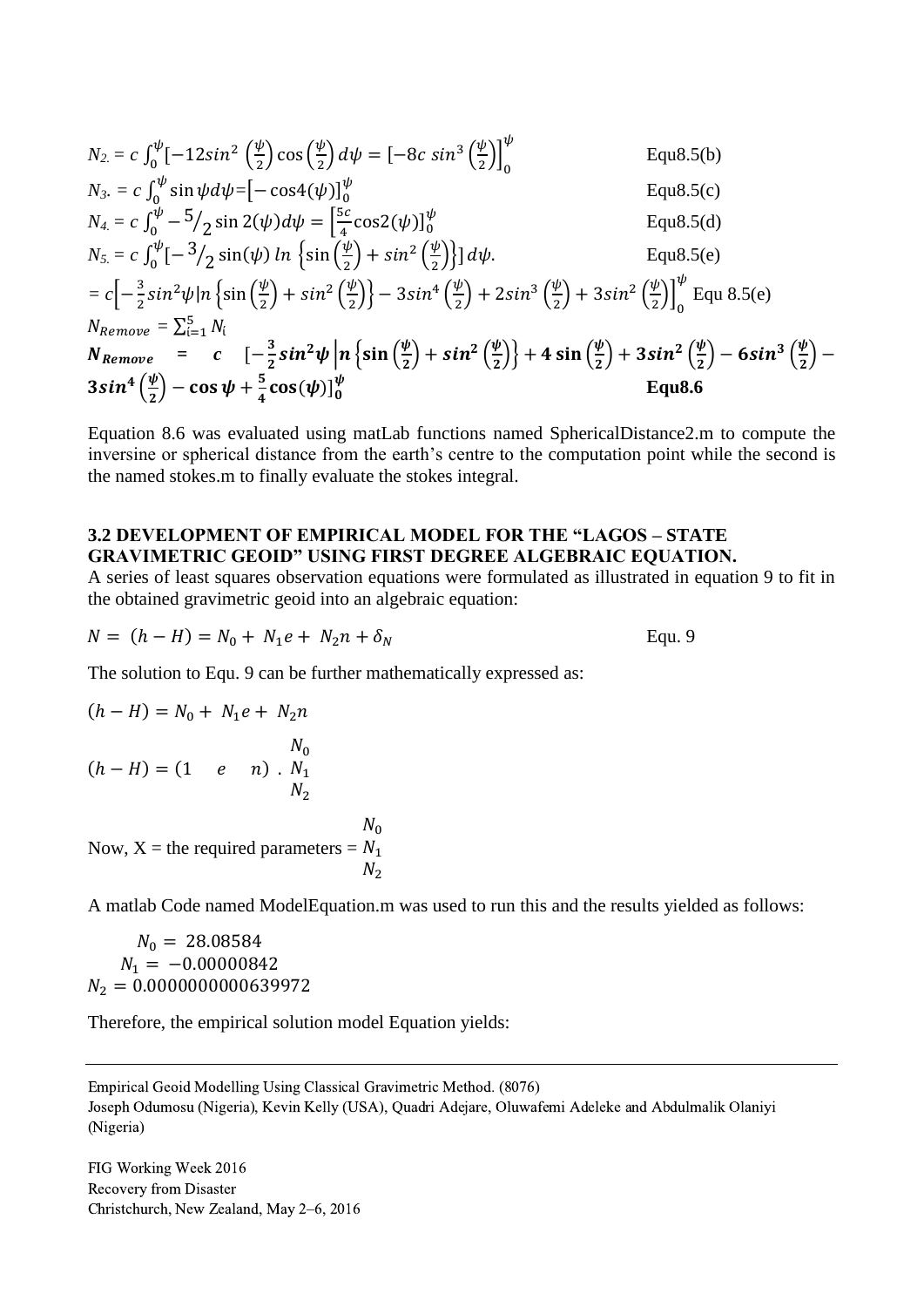$(h - H) = 28.08584 - 0.00000842e + 0.000000000639972n$  Equ. 10(a)

Re-arranging Equ. 22(a)

 $H = -28.08584 + 0.00000842e - 0.000000000639972n + h$  Equ. 10(b)

#### **4.0 DATA USED:**

A summary of all the data used is as shown in the table 1:

**Table 1**: Showing Summary of the Source of Data Used.

| S/N | <b>DATA</b>                | <b>SOURCE</b>                                 | <b>ACCURACY</b>        |
|-----|----------------------------|-----------------------------------------------|------------------------|
| 1.  | Ellipsoidal Height         | Office of the Surveyor General of Lagos State | $2nd$ – Order Accuracy |
|     |                            | - Interspatial Surveys.                       |                        |
|     |                            | $(2nd Order State-wide Controls Network)$     |                        |
| 2.  | <b>Orthometric Heights</b> | Office of the Surveyor General of Lagos State | $2nd$ – Order Accuracy |
|     |                            | - Interspatial Surveys.                       |                        |
|     |                            | $(2nd Order State-wide Controls Network)$     |                        |
|     |                            |                                               |                        |
| 3.  | Terrain-Gravity            | Bureau Gravimetric Internationale (BGI)       | Archived<br>Data.      |
|     | Anomaly                    |                                               | Accuracy not given.    |
|     |                            |                                               |                        |
| 4.  | Satellite-Gravity          | http://earth-                                 |                        |
|     | Anomaly                    | info.nga.mil/GandG/wgs84/gravitymod/egm20     |                        |
|     |                            | 08/                                           |                        |

### **5.0 ANALYSIS OF RESULTS:**

### **5.1COMPARISON OF GRAVIMETRIC GEOID WITH GPS/LEVELLING DATA:**

The result obtained from gravimetric geoid computation was validated using the GPS/Levelling data. Table 2 and Fig 2 below provides an extract of the obtained result:

Empirical Geoid Modelling Using Classical Gravimetric Method. (8076)

Joseph Odumosu (Nigeria), Kevin Kelly (USA), Quadri Adejare, Oluwafemi Adeleke and Abdulmalik Olaniyi (Nigeria)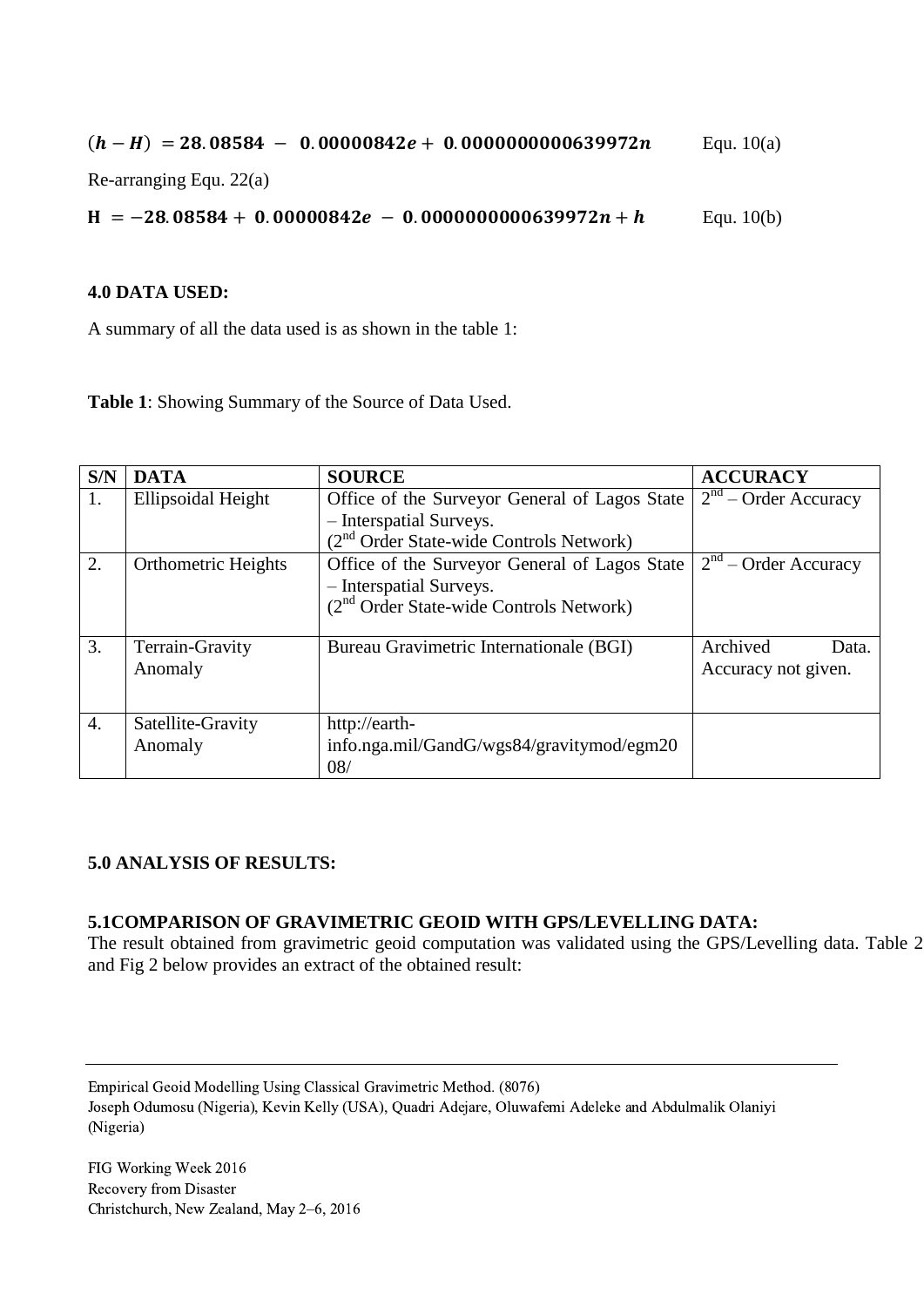| <b>CONTROL NO</b> | N GPS  | N GRAV | Diff. |
|-------------------|--------|--------|-------|
| $ZTT14-1A$        | 23.086 | 23.143 | 0.057 |
| ZTT30-04A         | 23.149 | 23.272 | 0.123 |
| $ZTT2-57A$        | 22.274 | 22.288 | 0.014 |
| ZTT30-08A         | 23.109 | 23.202 | 0.093 |
| ZTT30-09A         | 23.096 | 23.181 | 0.085 |
| ZTT30-1           | 23.181 | 23.328 | 0.147 |
| ZTT30-10          | 23.088 | 23.167 | 0.079 |
| ZTT30-11A         | 23.081 | 23.154 | 0.073 |
| ZTT30-13A         | 23.063 | 23.119 | 0.056 |
| ZTT30-14A         | 23.05  | 23.095 | 0.045 |
| ZTT30-15A         | 23.04  | 23.076 | 0.036 |

**Table 2**: Showing Comparison between the gravimetric geoid and the GPS/Levelling geoid.



**Figure 2**: Discrepancy between Gravimetric and GPS/Levelling Geoid.

The Root Mean Square Error (RMSE) of the discrepancy 2.37cm.

#### **5.1 COMPARISON OF GRAVIMETRIC GEOID WITH EMPIRICAL - MODEL:**

The empirical model was also tested and the result obtained compared with the gravimetric geoid. An extract of the results and the residuals is as shown in table 3.

Empirical Geoid Modelling Using Classical Gravimetric Method. (8076) Joseph Odumosu (Nigeria), Kevin Kelly (USA), Quadri Adejare, Oluwafemi Adeleke and Abdulmalik Olaniyi (Nigeria)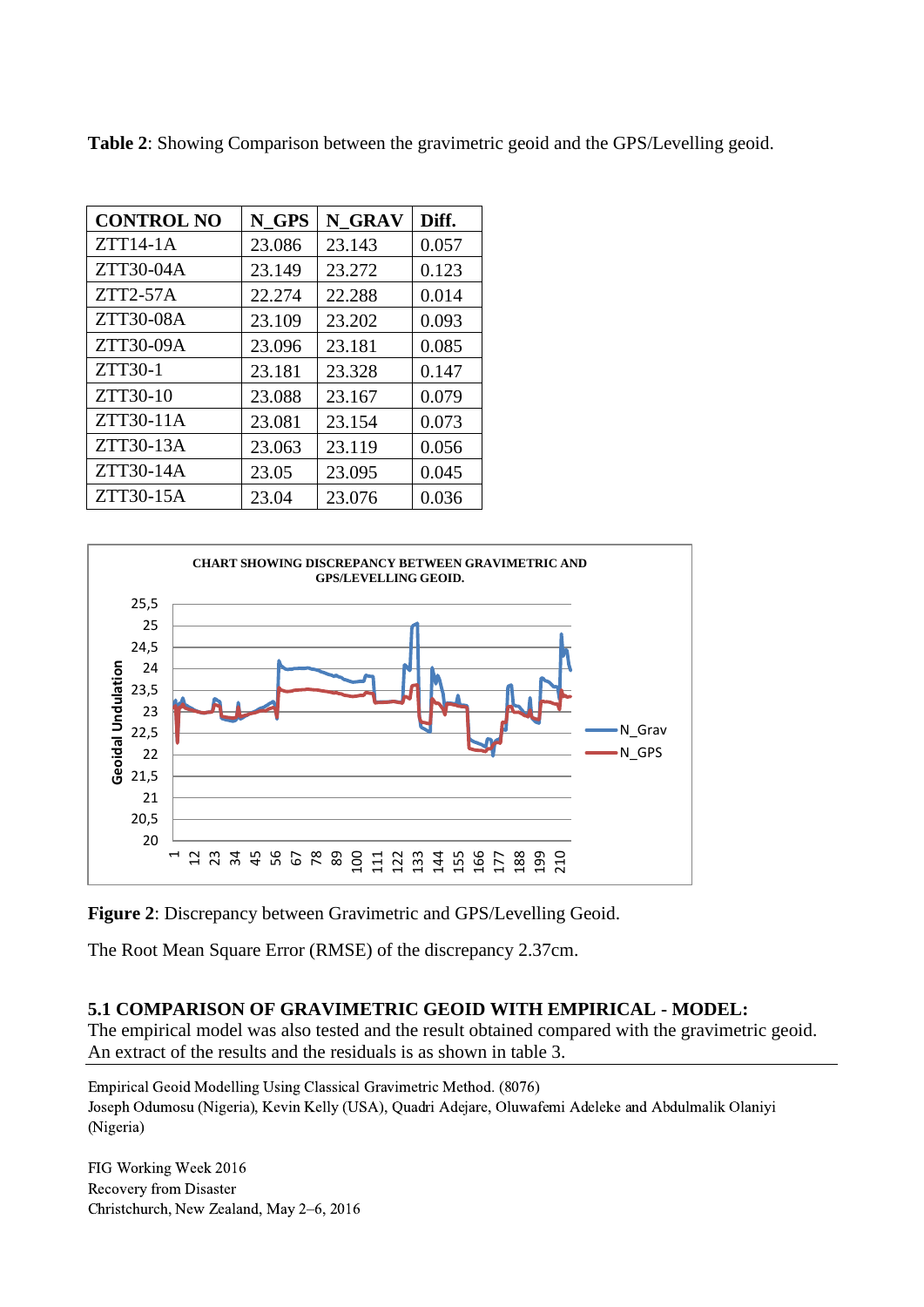| <b>CONTROL</b> |             |         |          |
|----------------|-------------|---------|----------|
| <b>NAME</b>    | N_Algebraic | N Grav  | Diff     |
| $ZTT14-1A$     | 23.006      | 23.1431 | 0.137    |
| ZTT30-04A      | 23.328      | 23.272  | $-0.056$ |
| $ZTT2-57A$     | 23.151      | 22.2878 | $-0.864$ |
| ZTT30-08A      | 23.328      | 23.2016 | $-0.127$ |
| ZTT30-09A      | 23.329      | 23.1811 | $-0.148$ |
| ZTT30-1        | 23.331      | 23.328  | $-0.003$ |
| ZTT30-10       | 23.329      | 23.1675 | $-0.162$ |
| ZTT30-11A      | 23.330      | 23.1537 | $-0.176$ |
| ZTT30-13A      | 23.328      | 23.1191 | $-0.209$ |
| ZTT30-14A      | 23.327      | 23.0954 | $-0.231$ |
| ZTT30-15A      | 23.326      | 23.0761 | $-0.250$ |

**Table 3**: Showing Comparison between the gravimetric geoid and the empirical geoid.

The Root Mean Square Error (RMSE) of the discrepancy is 6.6mm.

### **6.0 GRAPHICAL PLOTS OF THE LAGOS STATE GEOID**

The results obtained were plotted to show the spatial variability of the Lagos State geoid across the study area. The plots are as shown below:

## **6.1 GPS / LEVELLING GEOID PLOT:**

Figures  $3 - 5$  show a graphical plot of the GPS/Levelling Geoid, gravimetric geoid and empirical geoid model respectively. While there seems to a major discrepancy between the GPS/Levelling and the gravimetric geoid, the empirical model appears more consistent with the GPS/Levelling data. Thus the empirical model parameters are essential for smoothing the gravimetric geoid.





Empirical Geoid Modelling Using Classical Gravimetric Method. (8076) Joseph Odumosu (Nigeria), Kevin Kelly (USA), Quadri Adejare, Oluwafemi Adeleke and Abdulmalik Olaniyi (Nigeria)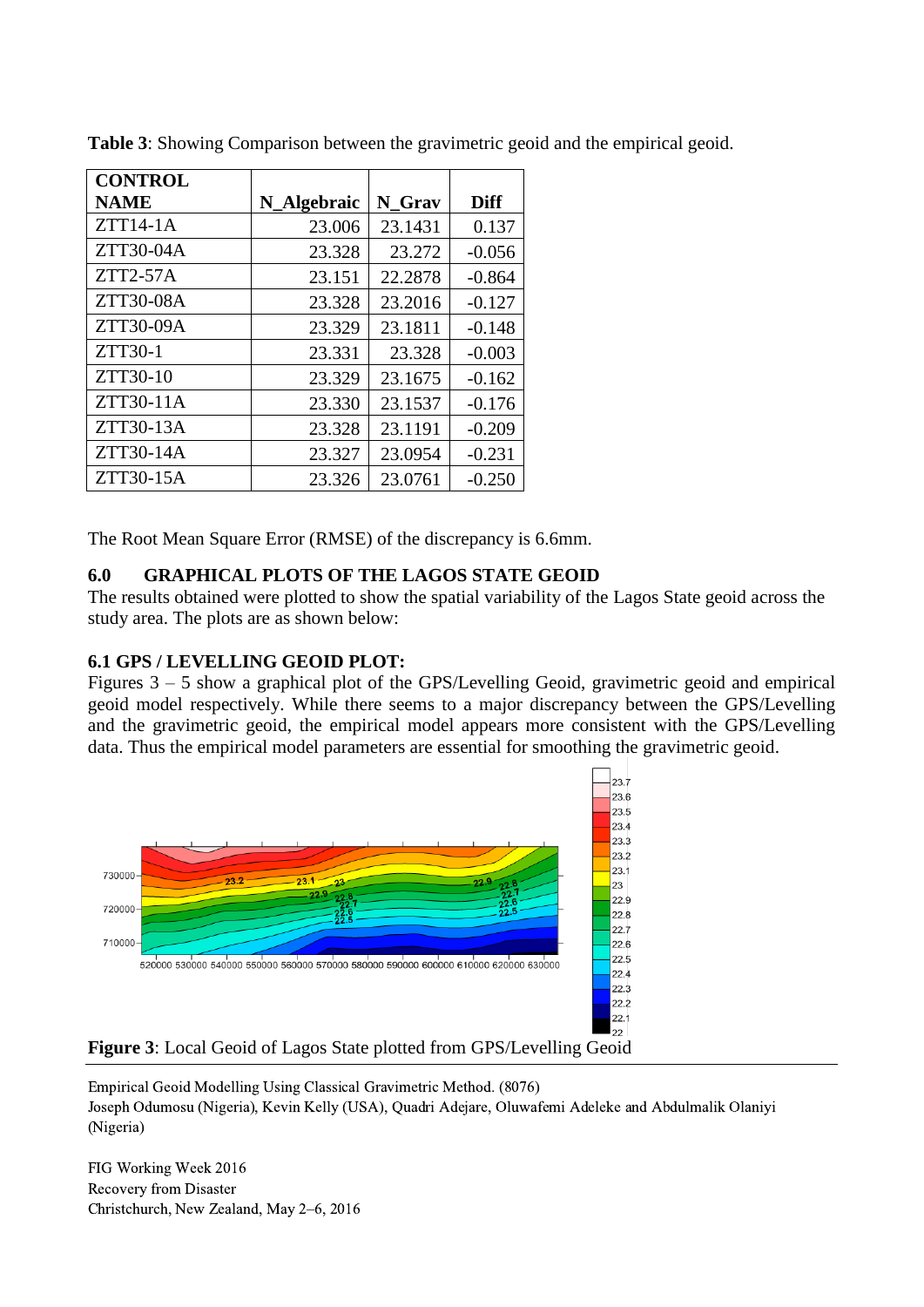

 $22$  $21.8$ 

**Figure 4**: Local Geoid of Lagos State plotted from Gravimetric Method



### **Figure 5**: Local Geoid of Lagos State plotted from Empirical Model. **7.0 CONCLUSION:**

The stokes integral has proven to be a veritable tool for gravimetric geoid computation of Lagos State. The remove-restore-compute technique was utilized in the solution algorithm after which empirical solutions were proposed for the study area. The empirical solution has thus further improved the accuracy of the gravimetric geoid. It thus can be concluded that:

- 1. This empirical geoid model gives the numerous GPS users across Lagos State the privilege of directly transforming ellipsoidal heights obtained with the GPS into their Orthometric Equivalent.
- 2. This method is relatively cheap and inexpensive to use.
- 3. It completely eliminates the stress of spirit levelling.

Empirical Geoid Modelling Using Classical Gravimetric Method. (8076) Joseph Odumosu (Nigeria), Kevin Kelly (USA), Quadri Adejare, Oluwafemi Adeleke and Abdulmalik Olaniyi (Nigeria)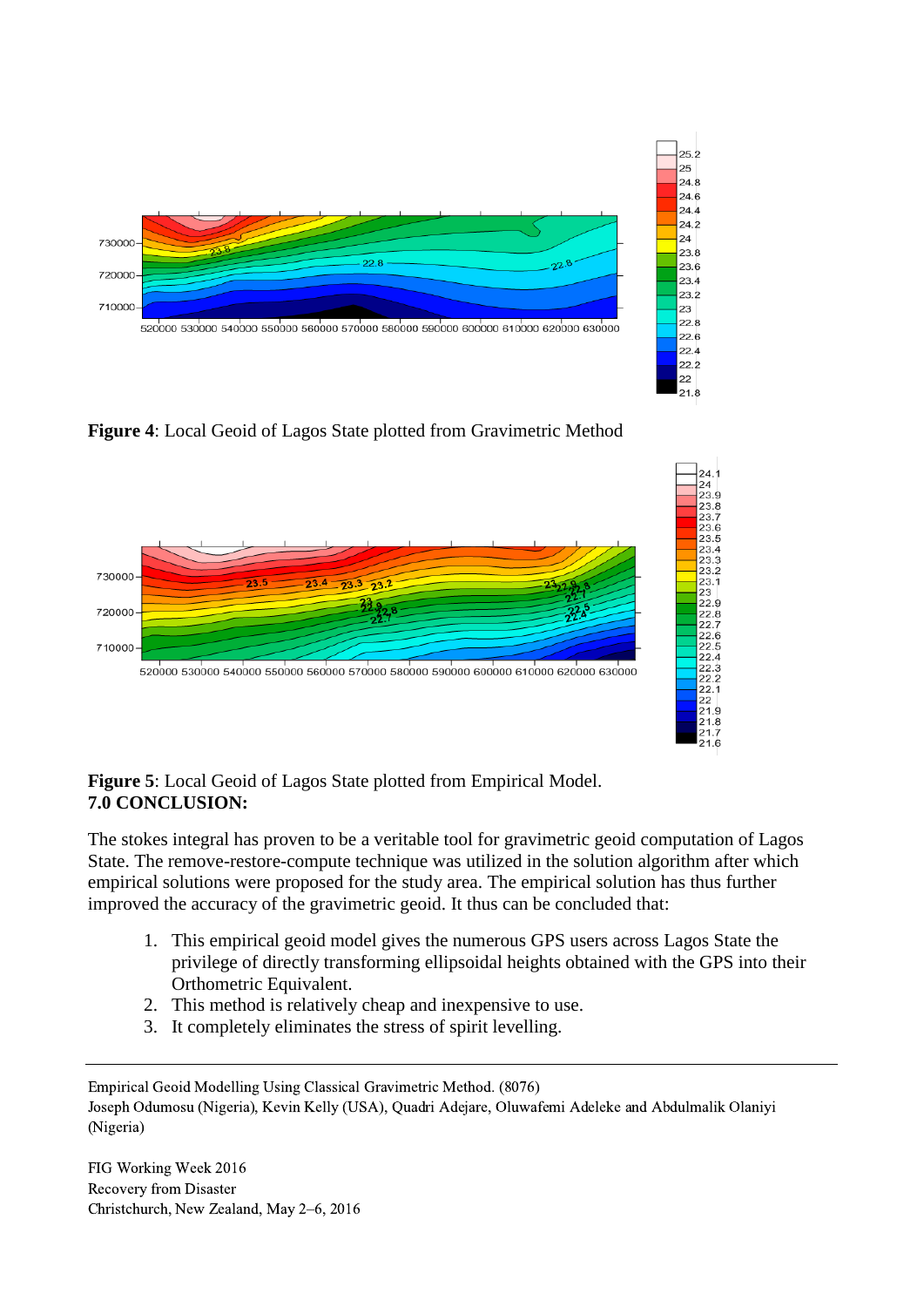#### **REFERENCES:**

- **Deakin, R. E.** (1996) The Geoid, What's it got to do with me? The Australian Surveyor, 41(4): 294 – 303
- **Featherstone W. E** (2000); Refinement of gravimetric geoid using GPS/Leveling data. Journal Surveying Engineering. 126: 27 – 56.
- **Idowu, T. O (2011)**: Determining Underground mineral Resources Location, Magnitude and type – using gravimetric techniques. Bprint. Pgs 497, 499 504-508.
- **Kirby, J.F., Featherstone, W.E. and Kearsley, A.H.W** (1998). Tests of the DMA/GSFC geopotential models over Australia, International Geoid Service Bulletin, 7, 2-13.
- **Olaleye, J. B. Badejo, O. T. Olusina, J. O. and Aleem, K. F** (2013). Rectangular "Sat-Level" Model for Quick determination of Geoid: A case Study of Lagos State of Nigeria. Journal of Emerging Trends in Engineering and Applied Sciences (JETEAS) 4(5); 699 – 706. ISSN:  $2141 - 7016.$
- **Reynolds, J. M. (1998)**: An introduction to Applied and environmental geophysics. Published by John Wiley & Sons Ltd. West Sussex, England.
- **Telford, W. M, Gedart, L. P, Sheriff, R. E and Keys, D. A (1990)**: Applied Geophysics. 2nd Edition, Cambridge University Press.
- **Torge, W (1980)**: Geodesy An introduction. Walter de Gruyter. Berlin New York.
- **W. E. Feathestone and J. G. Oliver** (1997); A method to Validate gravimetric geoid computation Software. Journal of Geodesy Springer.

#### **CONTACTS**

| 1. | Name:            | Joseph Olayemi, ODUMOSU                                 |  |  |
|----|------------------|---------------------------------------------------------|--|--|
|    |                  | Institution: Federal University of Technology, Minna    |  |  |
|    |                  | Address: Surveying and Geoinformatics Department        |  |  |
|    |                  | Federal University of Technology, Minna.                |  |  |
|    | City:            | Minna, Niger State                                      |  |  |
|    | Country: Nigeria |                                                         |  |  |
|    | Tel.             | +2348065916462                                          |  |  |
|    | Fax:             | Nil                                                     |  |  |
|    | Email:           | Joseph.odumosu@futminna.edu.ng; odumossu4life@yahoo.com |  |  |
|    | Website:         | N <sub>il</sub>                                         |  |  |

Empirical Geoid Modelling Using Classical Gravimetric Method. (8076) Joseph Odumosu (Nigeria), Kevin Kelly (USA), Quadri Adejare, Oluwafemi Adeleke and Abdulmalik Olaniyi (Nigeria)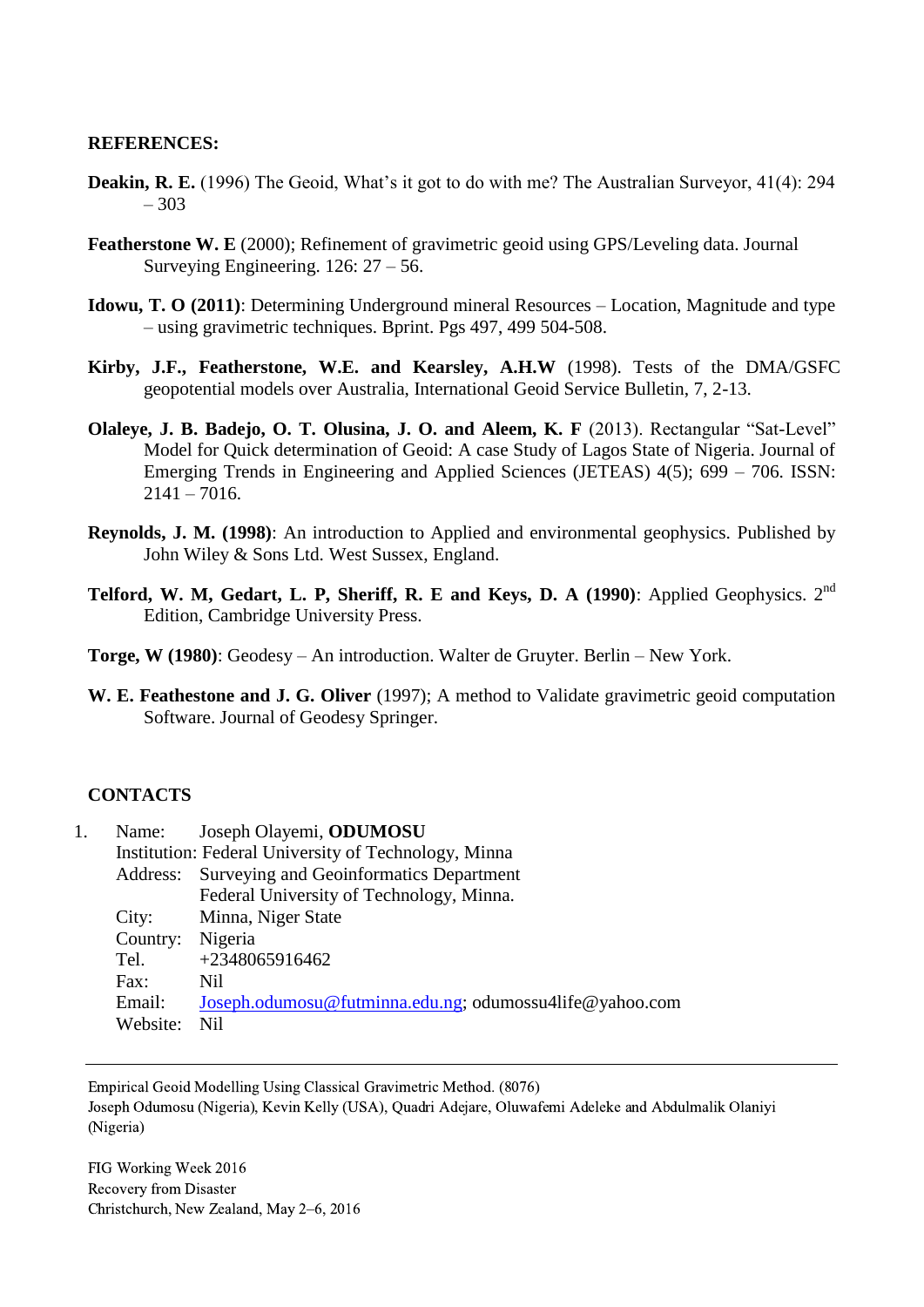| 2. | Name:                    | Kevin M., KELLY                                |
|----|--------------------------|------------------------------------------------|
|    | <b>Institution: ESRI</b> |                                                |
|    |                          | Address: ESRI, Redlands CA 92373   USA         |
|    | City:                    | <b>CA</b>                                      |
|    | Country: U.S.A           |                                                |
|    | Tel.                     | 909-793-2853, ext. 1162                        |
|    | Fax:                     | N <sub>il</sub>                                |
|    |                          | Email: kevin kelly@esri.com                    |
|    | Website: Nil             |                                                |
| 3. | Name:                    | Dr. Olushola Gabriel, OMOGUNLOYE               |
|    |                          | <b>Institution: University of Lagos</b>        |
|    | Address:                 | <b>Surveying and Geoinformatics Department</b> |
|    |                          | University of Lagos, Akoka.                    |
|    | City:                    | Akoka, Lagos State                             |
|    | Country: Nigeria         |                                                |
|    | Tel.                     | +2347026385672                                 |
|    | Fax:                     | Nil                                            |
|    |                          | Email: gabolushohan@gmail.com                  |
|    | Website: Nil             |                                                |
|    | 4. Name:                 | Quadri A, ADEJARE                              |
|    |                          | <b>Institution: University of Lagos</b>        |
|    | Address:                 | Surveying and Geoinformatics Department        |
|    |                          | University of Lagos, Akoka.                    |
|    | City:                    | Akoka, Lagos State                             |
|    | Country: Nigeria         |                                                |
|    | Tel.                     |                                                |
|    | Fax:                     | <b>Nil</b>                                     |
|    |                          | Email: quadriadejare@yahoo.com                 |
|    | Website:                 | <b>Nil</b>                                     |
| 5. | Name:                    | Dr. Olufemi O., ADELEKE                        |
|    |                          | Institution: University of Ilorin              |
|    | Address:                 | Civil Engineering Department                   |
|    |                          | University of Ilorin.                          |
|    | City:                    | Kwara State                                    |
|    | Country:                 | Nigeria                                        |
|    | Tel.                     | +2348060812278                                 |
|    | Fax:                     | <b>Nil</b>                                     |
|    | Email:                   | oo.adeleke@uniilorin.edu.ng                    |
|    | Website:                 | Nil                                            |

Empirical Geoid Modelling Using Classical Gravimetric Method. (8076)

Joseph Odumosu (Nigeria), Kevin Kelly (USA), Quadri Adejare, Oluwafemi Adeleke and Abdulmalik Olaniyi (Nigeria)